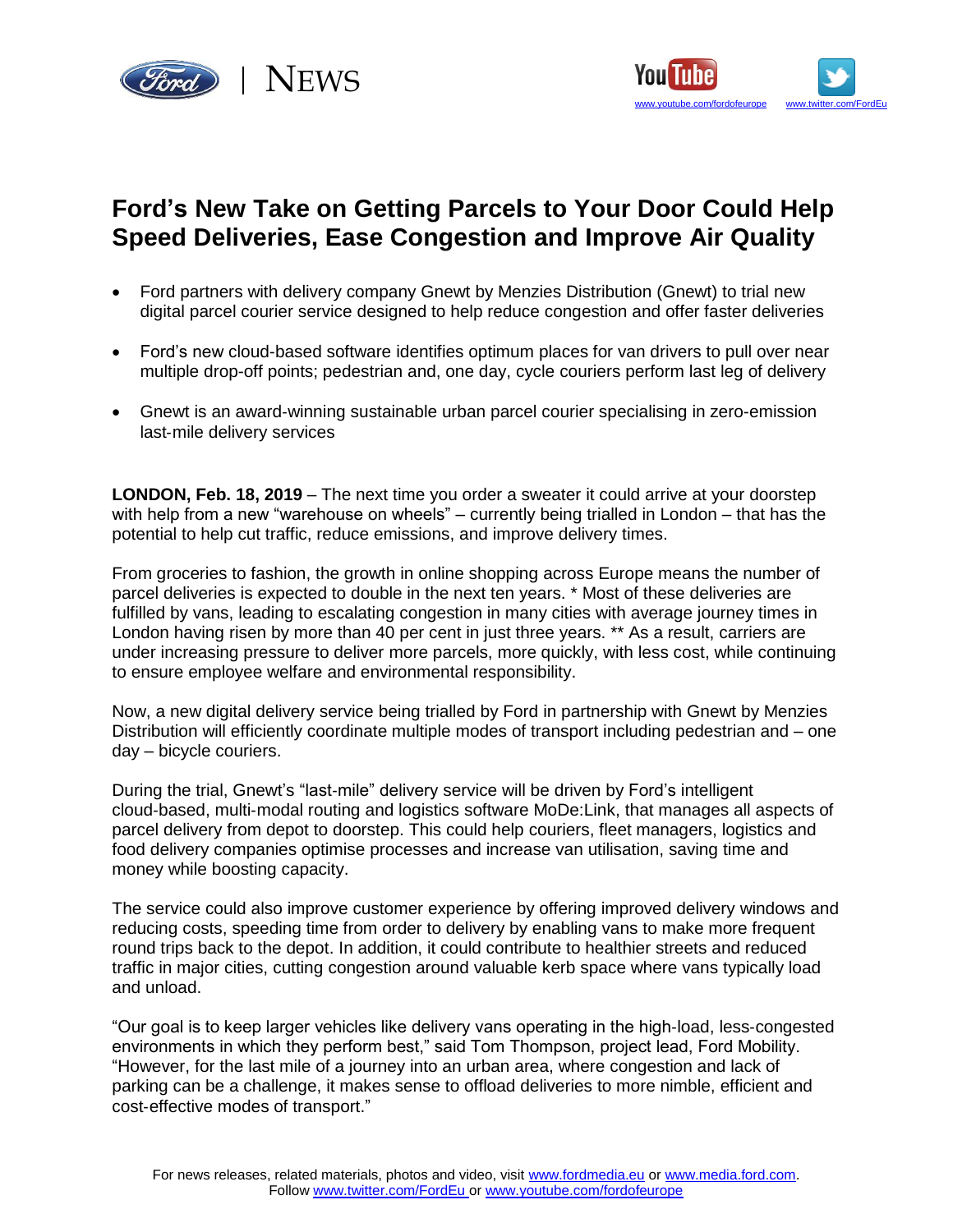Ford is committed to tackling urban mobility challenges, in particular the deliveries of goods and services, through innovation, technology and partnerships. The "warehouse on wheels" concept is designed to be compatible both with Ford vans and those of other manufacturers. These vans then act as dynamic delivery hubs that collect orders from a depot and then briefly stop at strategic locations determined to be the most efficient for each batch of orders. Ford's proprietary software platform coordinates with nearby foot couriers – or potentially with bicycle couriers, drones and autonomous robots in the future – to fulfil the last leg of each delivery.

## **Smart, sustainable deliveries**

Multi-modal deliveries like these have the potential to be faster, cheaper and offer greater capacity than van-only deliveries. \*\*\* Ford estimates that one van and a team of four couriers on foot or bicycle could be used to deliver the same number of parcels as five individual vans when working as part of a multi-modal network.

For the London trial Ford is partnering with Gnewt, a sustainable urban parcel delivery service and winner of the 2018 U.K. Sustainable Logistics Company of the Year.

Gnewt operates the largest fully electric delivery fleet in the UK with more than 70 electric vans and has pioneered sustainable last‑mile delivery services, working with leading retailers, e‑commerce companies and logistics firms to deliver three million parcels a year to consumers and businesses in London.

Working with Transport for London and with several universities as part of the FTC2050 research project, Gnewt has been trailing urban portering services to measure the impact of this new approach as a model for reducing the number of vans needed to fulfil deliveries and cut emissions. \*\*\*

"We want to change the way we think about moving goods around our cities," said Sam Clarke, founder and head of business development, Gnewt. "We are keen to understand how multi‑modal deliveries can benefit our business, our customers, and – by promoting active travel and the associated health and environmental benefits of walking and cycling – our employees too. We are delighted to be working with Ford and helping to trial its revolutionary new software solution."

## **Delivering the last mile**

The U.K. Government has also recognised the need to develop smarter delivery solutions for urban areas, launching an open consultation to further explore last-mile deliveries and the opportunities available to deliver goods more sustainably. The call for evidence, to which Ford has responded, seeks to examine the environmental benefits of micro-vehicles, e-cargo bikes, and measures to improve logistical efficiency. \*\*\*\*

"Freight and deliveries are central to supporting London's economy, with half of the value of the capital's household expenditure relying on it," said Michael Hurwitz, director of transport innovation, Transport for London. "However, congestion and poor air quality are some of the biggest challenges the city faces. More last‑mile deliveries made in this way, alongside the growth of micro‑consolidation centres, are essential to tackle the pollution problem and keeping the roads moving. Ford's harnessing of technology to change the model for supplying homes and businesses should be applauded and is an example for others in the sector to follow."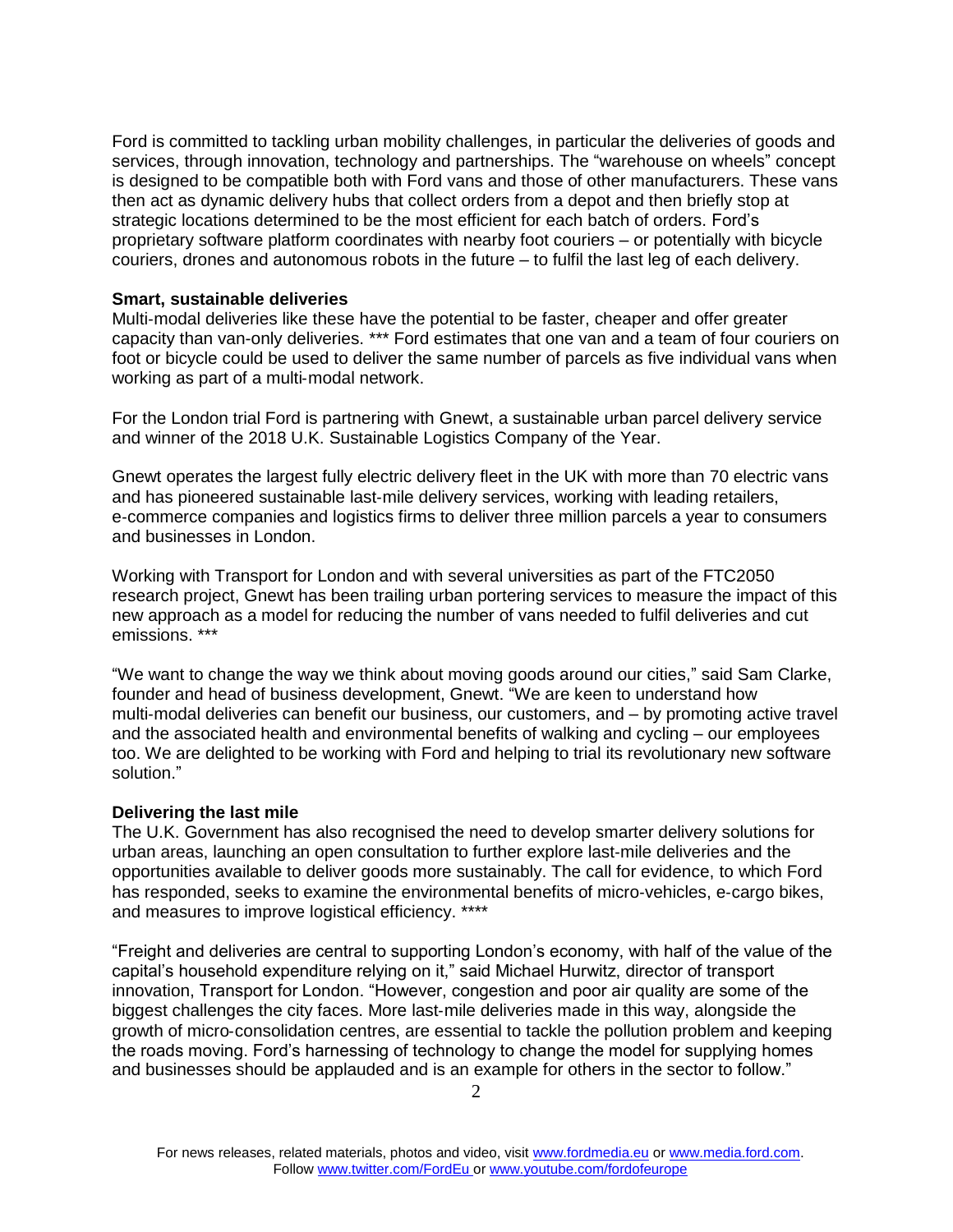Building on the company's success as the top-selling commercial vehicle brand in Europe, the London trial is one of several initiatives in which Ford is looking to address delivery and urban mobility challenges in the city of tomorrow.

In the U.K., Ford is working with Transport for London on a multi-million-pound project to trial 20 plug‑in hybrid Transit vans that run solely on electric power for most city trips. The trial is being extended to the City of Valencia, Spain and Cologne, Germany this year. In the U.S., Ford continues to innovate in urban goods and service deliveries as it prepares for a future with self-driving vehicles. Ford has teamed up with Postmates, an on-demand delivery platform in Miami and Miami Beach to operate a self-driving delivery service.

## # # #

*\* Parcel Delivery: The future of last mile (McKinsey&Company, Sept. 2016 [https://www.mckinsey.com/~/media/mckinsey/industries/travel%20transport%20and%20logistics](https://www.mckinsey.com/~/media/mckinsey/industries/travel%20transport%20and%20logistics/our%20insights/how%20customer%20demands%20are%20reshaping%20last%20mile%20delivery/parcel_delivery_the_future_of_last_mile.ashx) [/our%20insights/how%20customer%20demands%20are%20reshaping%20last%20mile%20deli](https://www.mckinsey.com/~/media/mckinsey/industries/travel%20transport%20and%20logistics/our%20insights/how%20customer%20demands%20are%20reshaping%20last%20mile%20delivery/parcel_delivery_the_future_of_last_mile.ashx) [very/parcel\\_delivery\\_the\\_future\\_of\\_last\\_mile.ashx\)](https://www.mckinsey.com/~/media/mckinsey/industries/travel%20transport%20and%20logistics/our%20insights/how%20customer%20demands%20are%20reshaping%20last%20mile%20delivery/parcel_delivery_the_future_of_last_mile.ashx)*

*\*\* Average time for 5*‑*mile journey 2012-2015: [http://inrix.com/wp](http://inrix.com/wp-content/uploads/2017/09/INRIX-London-Congestion-Trends-May16.pdf)[content/uploads/2017/09/INRIX-London-Congestion-Trends-May16.pdf;](http://inrix.com/wp-content/uploads/2017/09/INRIX-London-Congestion-Trends-May16.pdf)*

*\*\*\* FTC2050 Portering Trial Report: [http://www.ftc2050.com/reports/Final\\_report\\_portering.pdf](http://www.ftc2050.com/reports/Final_report_portering.pdf)*

\*\*\*\*<https://www.gov.uk/government/consultations/the-last-mile-a-call-for-evidence>

## *About Ford Motor Company*

*Ford Motor Company is a global company based in Dearborn, Michigan. The company designs, manufactures, markets and services a full line of Ford cars, trucks, SUVs, electrified vehicles and Lincoln luxury vehicles, provides financial services through Ford Motor Credit Company and is pursuing leadership positions in electrification, autonomous vehicles and mobility solutions. Ford employs approximately 199,000 people worldwide. For more information regarding Ford, its products and Ford Motor Credit Company, please visit [www.corporate.ford.com.](http://www.corporate.ford.com/)*

*Ford of Europe is responsible for producing, selling and servicing Ford brand vehicles in 50 individual markets and employs approximately 53,000 employees at its wholly owned facilities and approximately 67,000 people when joint ventures and unconsolidated businesses are included. In addition to Ford Motor Credit Company, Ford Europe operations include Ford Customer Service Division and 24 manufacturing*  facilities (16 wholly owned or consolidated joint venture facilities and eight unconsolidated joint venture *facilities). The first Ford cars were shipped to Europe in 1903 – the same year Ford Motor Company was founded. European production started in 1911.*

## *About Gnewt by Menzies Distribution*

*Gnewt by Menzies Distribution is the UK's largest fully-electric parcel delivery service. Founded in 2006 Gnewt delivers over 3 million parcels a year using a fleet of more than 70 electric vans. Gnewt is the sustainable delivery arm of Menzies Distribution. For 180-years Menzies Distribution has specialised in time-critical logistics, specialising in retail delivery, carrying news products and travel brochures to tens of thousands of locations every day, alongside parcel and freight logistics. With more than 50 depot locations across the UK and Ireland, Menzies Distribution's trucks and vans drive 135,500 miles every day, deliver 110 million units every year and reach from the hearts of major cities right out to the most remote communities in Britain.*